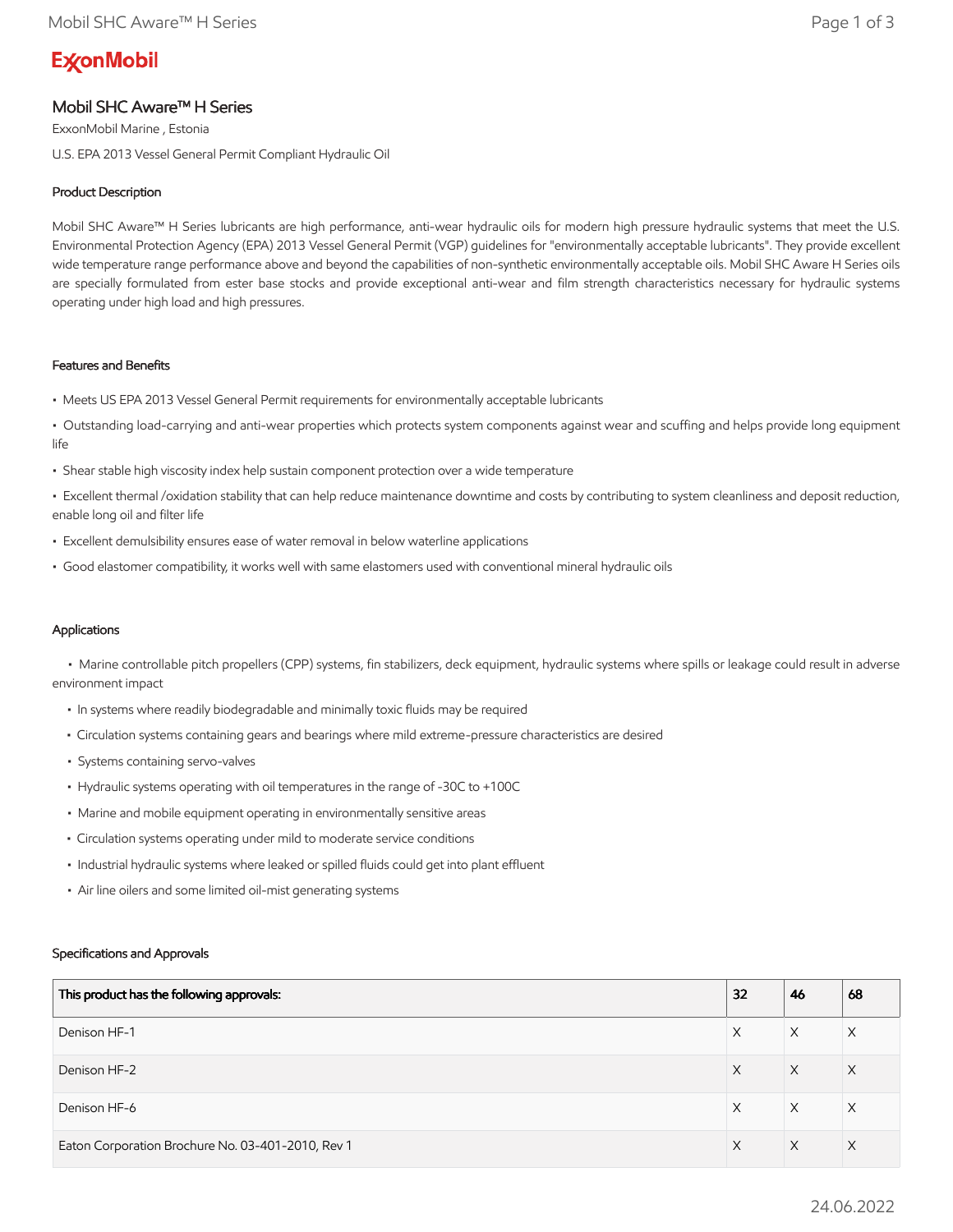| This product meets or exceeds the requirements of: | $\sim$<br>ж | -46 | 68 |
|----------------------------------------------------|-------------|-----|----|
| US EPA VGP:2013                                    |             |     |    |

# Properties and Specifications

| Property                                                   | 32            | 46            | 68            |
|------------------------------------------------------------|---------------|---------------|---------------|
| Grade                                                      | <b>ISO 32</b> | <b>ISO 46</b> | <b>ISO 68</b> |
| Acute Algae Toxicity, EC50/72h, mg/l, OECD 201             | >1000         | >1000         | >1000         |
| Acute Daphnia Toxicity, EC50/48h, mg/l, OECD 202           | >1000         | >1000         | >1000         |
| Acute Fish Toxicity, LC50/96h, mg/l, OECD 203              | >1000         | >1000         | >1000         |
| Bioaccumulation, Partition Coefficient, Log Pow, OECD 117  | $<$ 3         | $<$ 3         | $<$ 3         |
| Density @ 15 C, g/ml, ASTM D4052                           | 0.912         | 0.905         | 0.915         |
| FZG Scuffing, Fail Load Stage, A/8.3/90, ISO 14635-1       | 11            | 12            | $>12$         |
| Flash Point, Cleveland Open Cup, °C, ASTM D92              | 185           | 185           | 185           |
| Kinematic Viscosity @ 100 C, mm2/s, ASTM D445              | 6             | 8.2           | 10.37         |
| Kinematic Viscosity @ 40 C, mm2/s, ASTM D445               | 32            | 46            | 68            |
| Pour Point, °C, ASTM D97                                   | $-54$         | $-36$         | $-36$         |
| Rust Test, Sea Water, 24 h @ 60 C, ASTM D665-PROB          | <b>PASS</b>   | <b>PASS</b>   | <b>PASS</b>   |
| Shake-Flask Test, CO2 Evolution (Mod. Sturm), %, OECD 301B | $>60$         | $>60$         | $>60$         |
| Viscosity Index, ASTM D2270                                | 140           | 140           | 140           |

## Health and Safety

Health and Safety recommendations for this product can be found on the Material Safety Data Sheet (MSDS) @ [http://www.msds.exxonmobil.com/psims](http://www.msds.exxonmobil.com/psims/psims.aspx) /psims.aspx

All trademarks used herein are trademarks or registered trademarks of Exxon Mobil Corporation or one of its subsidiaries unless indicated otherwise.

11-2020 ExxonMobil Marine Limited Ermyn Way Leatherhead, Surrey United Kingdom KT22 8UX

#### http://www.exxonmobil.com

Due to continual product research and development, the information contained herein is subject to change without notification. Typical Properties may vary slightly.